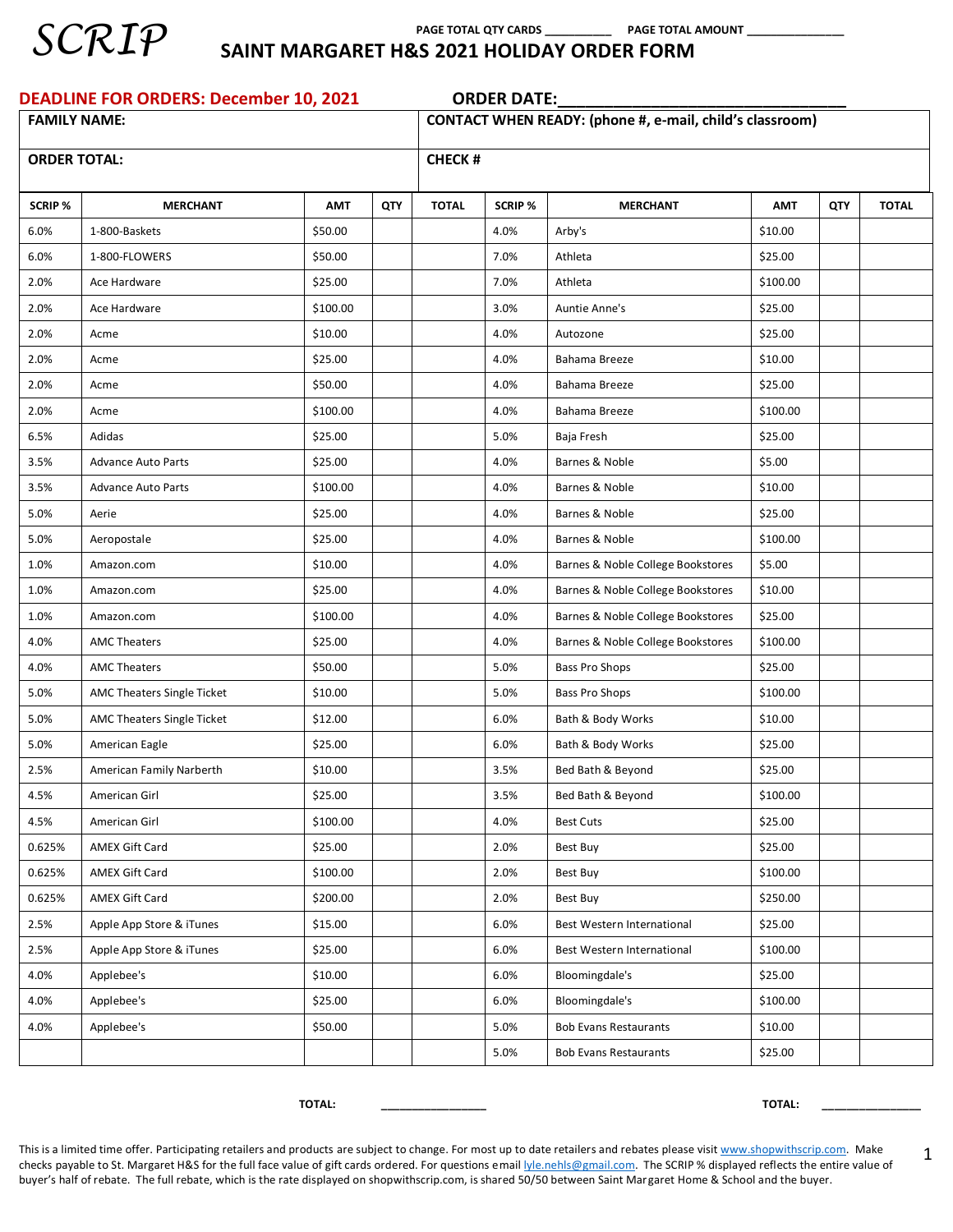| SCRIP % | <b>MERCHANT</b>                   | <b>AMT</b> | QTY | <b>TOTAL</b> | <b>SCRIP %</b> | <b>MERCHANT</b>                | <b>AMT</b> | QTY | <b>TOTAL</b> |
|---------|-----------------------------------|------------|-----|--------------|----------------|--------------------------------|------------|-----|--------------|
| 5.0%    | <b>Bonefish Grill</b>             | \$10.00    |     |              | 4.0%           | Champs Sports                  | \$25.00    |     |              |
| 5.0%    | <b>Bonefish Grill</b>             | \$25.00    |     |              | 2.5%           | Cheesecake Factory             | \$25.00    |     |              |
| 5.0%    | <b>Bonefish Grill</b>             | \$50.00    |     |              | 6.0%           | Cheryl's Cookies               | \$50.00    |     |              |
| 4.0%    | Boscov's                          | \$25.00    |     |              | 6.0%           | Children's Place               | \$25.00    |     |              |
| 6.0%    | <b>Boston Market</b>              | \$10.00    |     |              | 5.5%           | Chili's Grill & Bar            | \$25.00    |     |              |
| 0.75%   | BP                                | \$50.00    |     |              | 5.5%           | Chili's Grill & Bar            | \$50.00    |     |              |
| 0.75%   | BP                                | \$100.00   |     |              | 5.0%           | Chipotle Mexican Grill         | \$10.00    |     |              |
| 0.75%   | <b>BP</b>                         | \$250.00   |     |              | 5.0%           | Chipotle Mexican Grill         | \$25.00    |     |              |
| 4.5%    | Brick House Tavern & Tap          | \$25.00    |     |              | 3.5%           | Christmas Tree Shops           | \$100.00   |     |              |
| 4.5%    | Brick House Tavern & Tap          | \$100.00   |     |              | 4.0%           | Chuck E. Cheese's              | \$10.00    |     |              |
| 3.5%    | <b>Bruegger's Bagels</b>          | \$10.00    |     |              | 2.0%           | <b>Cinemark Theaters</b>       | \$25.00    |     |              |
| 4.5%    | Bubba Gump Shrimp Co.             | \$25.00    |     |              | 4.25%          | Cinemark Theaters Single Admit | \$11.00    |     |              |
| 4.5%    | Bubba Gump Shrimp Co.             | \$100.00   |     |              | 3.0%           | Cinnabon                       | \$25.00    |     |              |
| 4.0%    | Buca Di Beppo                     | \$25.00    |     |              | 4.5%           | Claire's                       | \$10.00    |     |              |
| 4.0%    | <b>Buffalo Wild Wings</b>         | \$10.00    |     |              | 5.5%           | <b>Cold Stone Creamery</b>     | \$5.00     |     |              |
| 4.0%    | <b>Buffalo Wild Wings</b>         | \$25.00    |     |              | 5.5%           | <b>Cold Stone Creamery</b>     | \$10.00    |     |              |
| 4.0%    | Build-A-Bear Workshop             | \$25.00    |     |              | 6.0%           | Columbia Sportswear            | \$50.00    |     |              |
| 2.0%    | <b>Burger King</b>                | \$10.00    |     |              | 4.5%           | <b>Container Store</b>         | \$25.00    |     |              |
| 4.0%    | Burlington                        | \$25.00    |     |              | 4.5%           | <b>Container Store</b>         | \$100.00   |     |              |
| 3.5%    | buybuyBABY                        | \$25.00    |     |              | 3.0%           | Courtyard by Mariott           | \$100.00   |     |              |
| 3.5%    | buybuyBABY                        | \$100.00   |     |              | 4.0%           | Cracker Barrel                 | \$10.00    |     |              |
| 5.0%    | Cabela's                          | \$25.00    |     |              | 4.0%           | Cracker Barrel                 | \$25.00    |     |              |
| 5.0%    | Cabela's                          | \$100.00   |     |              | 4.0%           | Crate & Kids                   | \$25.00    |     |              |
| 4.0%    | California Pizza Kitchen          | \$25.00    |     |              | 4.0%           | Crate & Kids                   | \$100.00   |     |              |
| 1.0%    | Canopy by Hilton                  | \$100.00   |     |              | 4.0%           | Crate & Barrel                 | \$25.00    |     |              |
| 1.0%    | Canopy by Hilton                  | \$500.00   |     |              | 4.0%           | Crate & Barrel                 | \$100.00   |     |              |
| 4.0%    | <b>Carnival Cruise Lines</b>      | \$100.00   |     |              | 6.5%           | Crew Cuts                      | \$25.00    |     |              |
| 4.0%    | Carnival Cruise Lines             | \$500.00   |     |              | 3.0%           | <b>CVS Pharmacy</b>            | \$10.00    |     |              |
| 5.0%    | Carrabba's Italian Grill          | \$10.00    |     |              | 3.0%           | <b>CVS Pharmacy</b>            | \$25.00    |     |              |
| 5.0%    | Carrabba's Italian Grill          | \$25.00    |     |              | 3.0%           | <b>CVS Pharmacy</b>            | \$100.00   |     |              |
| 5.0%    | Carrabba's Italian Grill          | \$50.00    |     |              | 1.5%           | Dairy Queen                    | \$10.00    |     |              |
| 5.0%    | Carter's                          | \$25.00    |     |              | 6.5%           | Dave & Buster's                | \$25.00    |     |              |
| 3.0%    | Carvel                            | \$25.00    |     |              | 2.0%           | Delta Airlines                 | \$250.00   |     |              |
| 4.0%    | CB <sub>2</sub>                   | \$25.00    |     |              | 2.0%           | Delta Airlines                 | \$1,000.00 |     |              |
| 4.0%    | CB <sub>2</sub>                   | \$100.00   |     |              | 3.5%           | Denny's                        | \$10.00    |     |              |
| 2.0%    | Century Theaters                  | \$25.00    |     |              | 4.0%           | Dick's Sporting Good           | \$25.00    |     |              |
| 4.25%   | Century Theaters Single Admission | \$11.00    |     |              | 4.0%           | Dick's Sporting Good           | \$100.00   |     |              |

**TOTAL: \_\_\_\_\_\_\_\_\_\_\_\_\_\_\_\_\_ TOTAL: \_\_\_\_\_\_\_\_\_\_\_\_\_\_\_\_\_**

2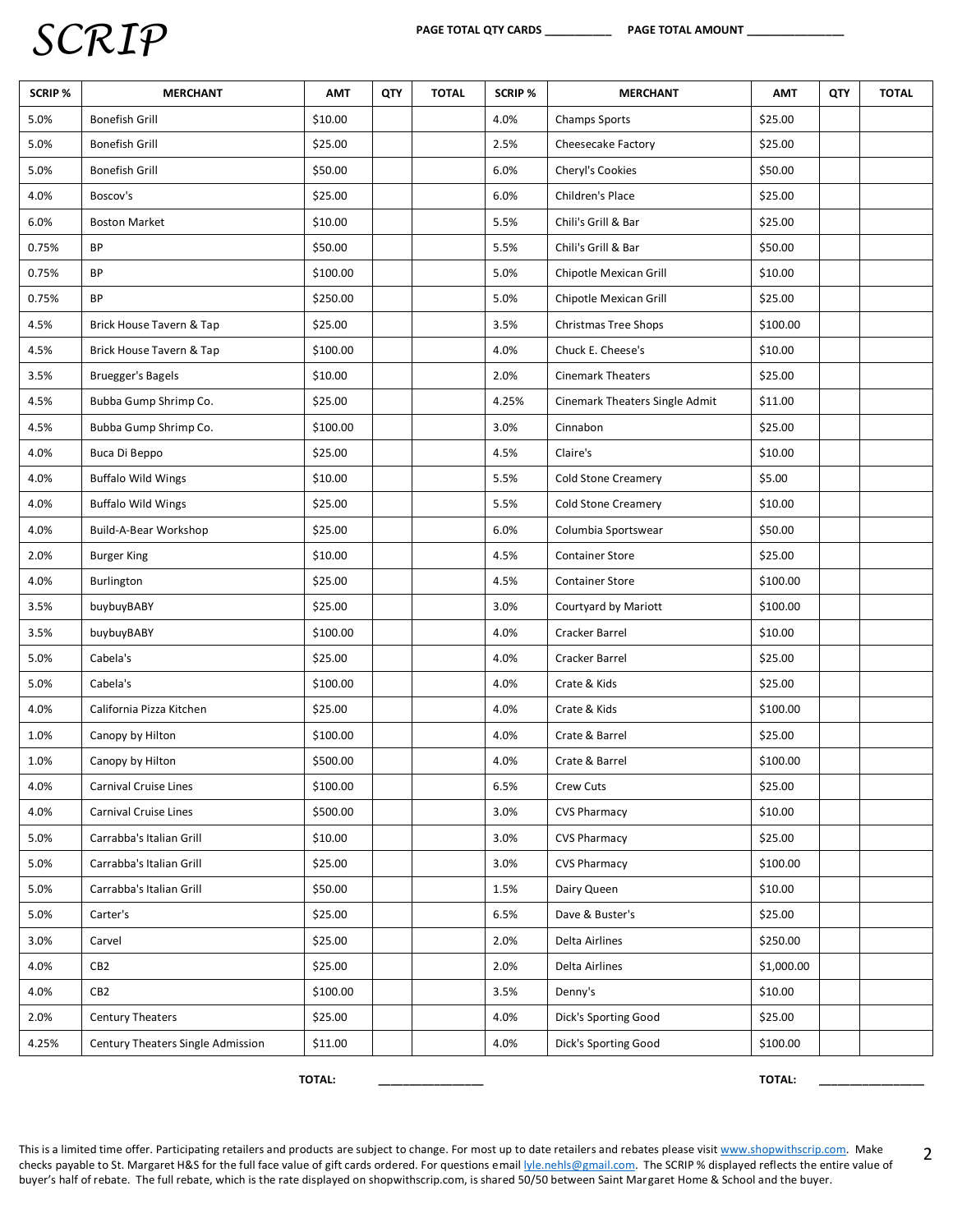| <b>SCRIP %</b> | <b>MERCHANT</b>                 | <b>AMT</b> | QTY | <b>TOTAL</b> | <b>SCRIP %</b> | <b>MERCHANT</b>            | <b>AMT</b> | QTY | <b>TOTAL</b> |
|----------------|---------------------------------|------------|-----|--------------|----------------|----------------------------|------------|-----|--------------|
| 3.5%           | Dillard's                       | \$25.00    |     |              | 7.0%           | Gap                        | \$25.00    |     |              |
| 3.5%           | Dillard's                       | \$100.00   |     |              | 7.0%           | Gap                        | \$100.00   |     |              |
| 0.625%         | Discover Gift Card              | \$50.00    |     |              | 7.0%           | Gap Factory                | \$25.00    |     |              |
| 0.625%         | Discover Gift Card              | \$100.00   |     |              | 7.0%           | Gap Factory                | \$100.00   |     |              |
| 0.625%         | Discover Gift Card              | \$250.00   |     |              | 2.0%           | Geek Squad & Best Buy      | \$25.00    |     |              |
| 1.5%           | Disney                          | \$25.00    |     |              | 2.0%           | Geek Squad & Best Buy      | \$100.00   |     |              |
| 1.5%           | Disney                          | \$100.00   |     |              | 2.0%           | Geek Squad & Best Buy      | \$250.00   |     |              |
| 1.5%           | Disney                          | \$1,000.00 |     |              | 2.0%           | GetGo                      | \$25.00    |     |              |
| 4.0%           | Domino's                        | \$10.00    |     |              | 2.0%           | GetGo                      | \$50.00    |     |              |
| 4.0%           | Domino's                        | \$25.00    |     |              | 2.0%           | GetGo                      | \$100.00   |     |              |
| 1.0%           | Double Tree by Hilton           | \$100.00   |     |              | 2.0%           | Giant Food Stores          | \$25.00    |     |              |
| 1.0%           | Double Tree by Hilton           | \$500.00   |     |              | 2.0%           | Giant Food Stores          | \$50.00    |     |              |
| 4.0%           | DSW (Designer Shoe Warehouse)   | \$25.00    |     |              | 2.0%           | Giant Food Stores          | \$100.00   |     |              |
| 4.0%           | DSW (Designer Shoe Warehouse)   | \$100.00   |     |              | 4.0%           | Golf Galaxy                | \$25.00    |     |              |
| 4.0%           | Dunham's Sports                 | \$25.00    |     |              | 4.0%           | Golf Galaxy                | \$100.00   |     |              |
| 1.5%           | <b>Dunkin Donuts</b>            | \$10.00    |     |              | 3.0%           | <b>Great Harvest Bread</b> | \$10.00    |     |              |
| 1.5%           | <b>Dunkin Donuts</b>            | \$25.00    |     |              | 3.5%           | Groupon.com                | \$25.00    |     |              |
| 1.5%           | <b>EB Games</b>                 | \$25.00    |     |              | 6.0%           | Gymboree                   | \$25.00    |     |              |
| 5.0%           | Einstein Bros. Bagels           | \$10.00    |     |              | 3.5%           | H&M                        | \$25.00    |     |              |
| 1.0%           | <b>Embassy Suites by Hilton</b> | \$100.00   |     |              | 2.0%           | Hallmark                   | \$25.00    |     |              |
| 1.0%           | Embassy Suites by Hilton        | \$500.00   |     |              | 1.0%           | Hampton by Hilton          | \$100.00   |     |              |
| 5.0%           | Express                         | \$25.00    |     |              | 1.0%           | Hampton by Hilton          | \$500.00   |     |              |
| $.5 - .75%$    | Exxon                           | \$50.00    |     |              | 6.0%           | Harry & David              | \$50.00    |     |              |
| $.5 - .75%$    | Exxon                           | \$250.00   |     |              | 1.0%           | Hilton                     | \$100.00   |     |              |
| 3.0%           | Fairfield by Marriott           | \$100.00   |     |              | 1.0%           | Hilton                     | \$500.00   |     |              |
| 4.5%           | <b>Fairmont Hotels</b>          | \$100.00   |     |              | 1.0%           | Hilton Garden Inn          | \$100.00   |     |              |
| 4.0%           | Famous Footwear                 | \$25.00    |     |              | 1.0%           | Hilton Garden Inn          | \$500.00   |     |              |
| 2.0%           | Fandango                        | \$25.00    |     |              | 1.0%           | Home 2 Suites by Hilton    | \$100.00   |     |              |
| 12.5%          | <b>Fannie May Candies</b>       | \$10.00    |     |              | 1.0%           | Home 2 Suites by Hilton    | \$500.00   |     |              |
| 5.0%           | Finish Line                     | \$25.00    |     |              | 2.0%           | Home Depot                 | \$10.00    |     |              |
| 0.25%          | Five Below                      | \$25.00    |     |              | 2.0%           | Home Depot                 | \$25.00    |     |              |
| 5.0%           | Fleming's Prime Steakhouse      | \$10.00    |     |              | 2.0%           | Home Depot                 | \$100.00   |     |              |
| 5.0%           | Fleming's Prime Steakhouse      | \$25.00    |     |              | 2.0%           | Home Depot                 | \$500.00   |     |              |
| 5.0%           | Fleming's Prime Steakhouse      | \$50.00    |     |              | 2.0%           | Home Depot                 | \$1,000.00 |     |              |
| 4.0%           | Foot Locker                     | \$25.00    |     |              | 3.5%           | HomeGoods                  | \$25.00    |     |              |
| 3.0%           | Four Points by Sheraton         | \$100.00   |     |              | 3.5%           | HomeGoods                  | \$100.00   |     |              |
| 1.5%           | GameStop                        | \$25.00    |     |              |                |                            |            |     |              |

 **TOTAL: \_\_\_\_\_\_\_\_\_\_\_\_\_\_\_\_\_ TOTAL: \_\_\_\_\_\_\_\_\_\_\_\_\_\_\_\_\_**

3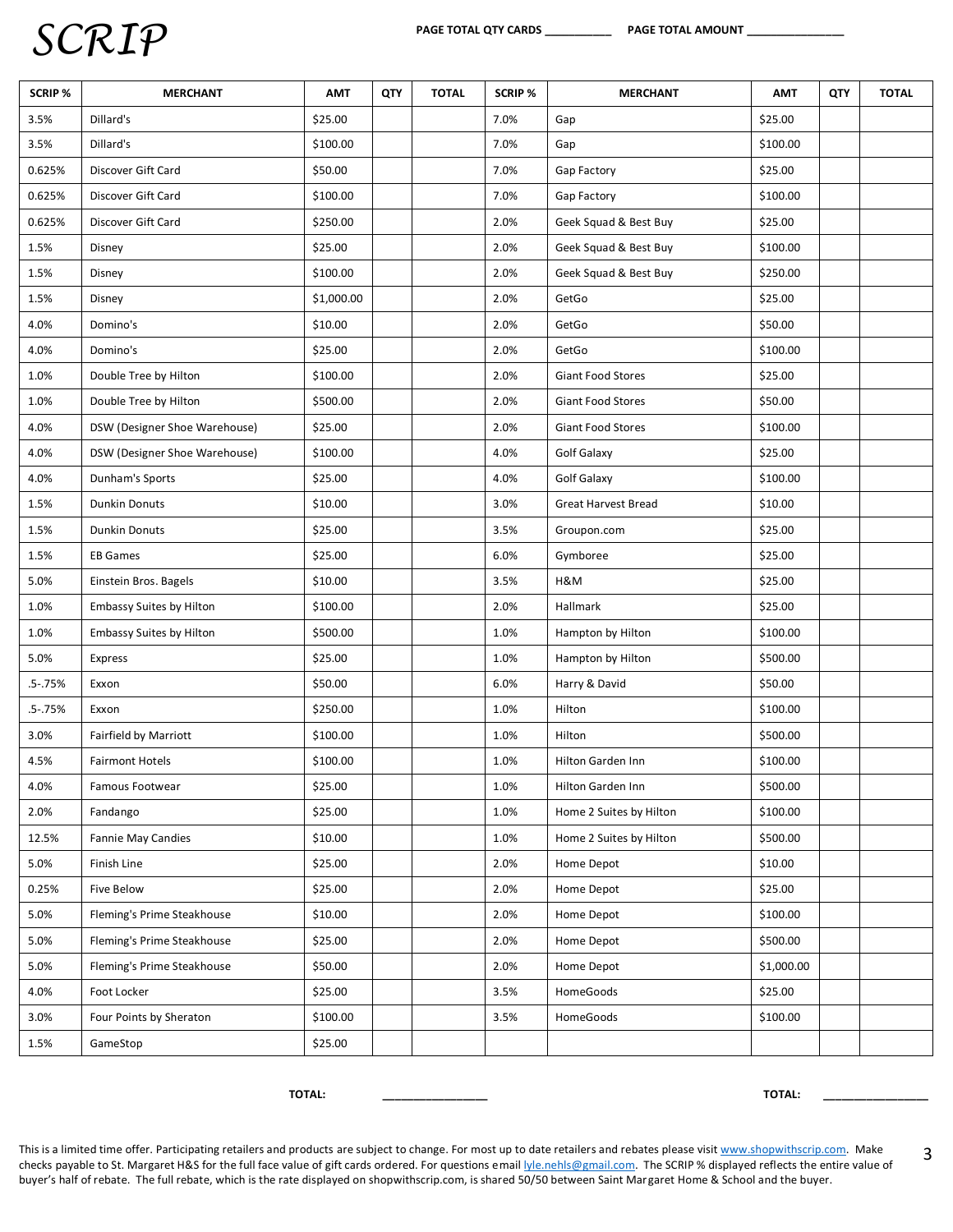| SCRIP % | <b>MERCHANT</b>                   | <b>AMT</b> | QTY | <b>TOTAL</b> | <b>SCRIP %</b> | <b>MERCHANT</b>               | <b>AMT</b> | QTY | <b>TOTAL</b> |
|---------|-----------------------------------|------------|-----|--------------|----------------|-------------------------------|------------|-----|--------------|
| 1.0%    | Homewood Suites by Hilton         | \$100.00   |     |              | 4.0%           | Loews Cineplex                | \$25.00    |     |              |
| 1.0%    | Homewood Suites by Hilton         | \$500.00   |     |              | 4.0%           | Loews Cineplex                | \$50.00    |     |              |
| 6.0%    | HoneyBaked Ham                    | \$25.00    |     |              | 5.0%           | Loews Cineplex Single Ticket  | \$10.00    |     |              |
| 3.0%    | Hotels.com                        | \$100.00   |     |              | 5.0%           | Loews Cineplex Single Ticket  | \$12.00    |     |              |
| 3.0%    | Hotels.com                        | \$250.00   |     |              | 4.0%           | Long John Silver's            | \$10.00    |     |              |
| 4.0%    | <b>IHOP</b>                       | \$10.00    |     |              | 4.0%           | LongHorn Steakhouse           | \$10.00    |     |              |
| 4.0%    | <b>IHOP</b>                       | \$25.00    |     |              | 4.0%           | LongHorn Steakhouse           | \$25.00    |     |              |
| 2.0%    | Instacart                         | \$25.00    |     |              | 4.0%           | LongHorn Steakhouse           | \$100.00   |     |              |
| 2.0%    | Instacart                         | \$100.00   |     |              | 2.0%           | Lowe's                        | \$20.00    |     |              |
| 2.5%    | iTunes and App Store              | \$15.00    |     |              | 2.0%           | Lowe's                        | \$25.00    |     |              |
| 2.5%    | iTunes and App Store              | \$25.00    |     |              | 2.0%           | Lowe's                        | \$100.00   |     |              |
| 6.5%    | J. Crew                           | \$25.00    |     |              | 2.0%           | Lowe's                        | \$500.00   |     |              |
| 3.0%    | Jamba Juice                       | \$10.00    |     |              | 2.0%           | Lowe's                        | \$1,000.00 |     |              |
| 2.5%    | JC Penney                         | \$25.00    |     |              | 5.0%           | Macy's                        | \$25.00    |     |              |
| 2.5%    | JC Penney                         | \$100.00   |     |              | 5.0%           | Macy's                        | \$100.00   |     |              |
| 3.0%    | Jo-Ann Fabric and Craft Stores    | \$25.00    |     |              | 5.5%           | Maggiano's Little Italy       | \$25.00    |     |              |
| 5.0%    | Jos. A. Bank                      | \$25.00    |     |              | 5.5%           | Maggiano's Little Italy       | \$50.00    |     |              |
| 5.0%    | Journeys                          | \$25.00    |     |              | 3.0%           | Marriott Hotels & Resorts     | \$100.00   |     |              |
| 5.0%    | Journeys Kidz                     | \$25.00    |     |              | 3.0%           | <b>Marriott Vacation Club</b> | \$100.00   |     |              |
| 4.0%    | Kids Foot Locker                  | \$25.00    |     |              | 3.5%           | Marshalls                     | \$25.00    |     |              |
| 2.0%    | Kmart                             | \$25.00    |     |              | 3.5%           | Marshalls                     | \$100.00   |     |              |
| 2.0%    | Kmart                             | \$50.00    |     |              | 4.5%           | McCormick & Schmick's         | \$25.00    |     |              |
| 2.0%    | Kohl's                            | \$25.00    |     |              | 4.5%           | McCormick & Schmick's         | \$100.00   |     |              |
| 2.0%    | Kohl's                            | \$100.00   |     |              | 4.0%           | Men's Wearhouse               | \$25.00    |     |              |
| 4.0%    | Krispy Kreme Doughnut Corporation | \$10.00    |     |              | .5-.75%        | Mobil                         | \$50.00    |     |              |
| 8.0%    | L.L Bean                          | \$25.00    |     |              | $.5 - .75%$    | Mobil                         | \$250.00   |     |              |
| 8.0%    | L.L Bean                          | \$100.00   |     |              | 3.0%           | Moe's Southwest Grill         | \$25.00    |     |              |
| 4.0%    | Lady Foot Locker                  | \$25.00    |     |              | 4.5%           | Morton's Steakhouse           | \$25.00    |     |              |
| 7.5%    | Land's End                        | \$25.00    |     |              | 4.5%           | Morton's Steakhouse           | \$100.00   |     |              |
| 7.5%    | Land's End                        | \$100.00   |     |              | 6.0%           | Neiman Marcus                 | \$50.00    |     |              |
| 7.5%    | Land's End Kids                   | \$25.00    |     |              | 6.0%           | Nike                          | \$25.00    |     |              |
| 7.5%    | Land's End Kids                   | \$100.00   |     |              | 2.0%           | Nordstrom                     | \$25.00    |     |              |
| 7.5%    | Land's End School                 | \$25.00    |     |              | 2.0%           | Nordstrom                     | \$100.00   |     |              |
| 7.5%    | Land's End School                 | \$100.00   |     |              | 2.0%           | Nordstrom Rack                | \$25.00    |     |              |
| 4.0%    | Lane Bryant                       | \$25.00    |     |              | 2.0%           | Nordstrom Rack                | \$100.00   |     |              |
| 4.0%    | Little Caesars Pizza              | \$20.00    |     |              | 2.5%           | Office Depot/Office Max       | \$25.00    |     |              |
|         |                                   |            |     |              | 2.5%           | Office Depot/Office Max       | \$100.00   |     |              |

 **TOTAL: \_\_\_\_\_\_\_\_\_\_\_\_\_\_\_\_\_ TOTAL: \_\_\_\_\_\_\_\_\_\_\_\_\_\_\_\_\_**

4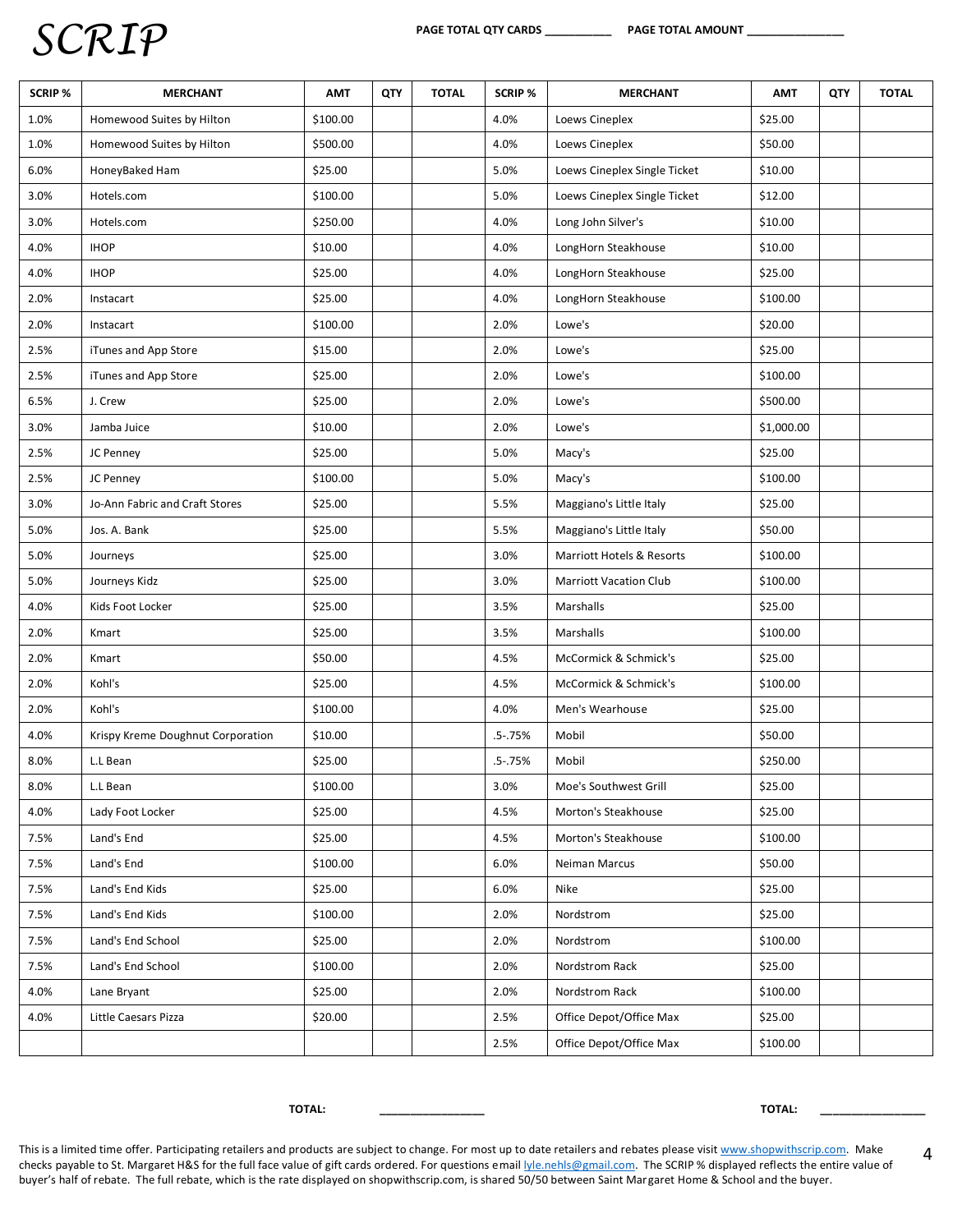| <b>SCRIP %</b> | <b>MERCHANT</b>          | <b>AMT</b> | QTY | <b>TOTAL</b> | <b>SCRIP %</b> | <b>MERCHANT</b>            | <b>AMT</b> | QTY | <b>TOTAL</b> |
|----------------|--------------------------|------------|-----|--------------|----------------|----------------------------|------------|-----|--------------|
| 7.0%           | Old Navy                 | \$25.00    |     |              | 4.0%           | REI                        | \$25.00    |     |              |
| 7.0%           | Old Navy                 | \$100.00   |     |              | 2.0%           | Rite Aid                   | \$25.00    |     |              |
| 4.0%           | Olive Garden             | \$10.00    |     |              | 2.0%           | Rite Aid                   | \$100.00   |     |              |
| 4.0%           | Olive Garden             | \$25.00    |     |              | 5.0%           | Ruth's Chris Steak House   | \$50.00    |     |              |
| 4.0%           | Olive Garden             | \$100.00   |     |              | 5.0%           | Ruth's Chris Steak House   | \$100.00   |     |              |
| 5.5%           | Omaha Steaks             | \$25.00    |     |              | 6.0%           | Saks Fifth Avenue          | \$50.00    |     |              |
| 5.0%           | OshKosh                  | \$25.00    |     |              | 6.0%           | Saks Fifth Avenue OFF 5fth | \$50.00    |     |              |
| 5.0%           | Outback Steakhouse       | \$10.00    |     |              | 6.0%           | Sally Beauty               | \$25.00    |     |              |
| 5.0%           | Outback Steakhouse       | \$25.00    |     |              | 1.25%          | Sam's Club                 | \$10.00    |     |              |
| 5.0%           | Outback Steakhouse       | \$50.00    |     |              | 1.25%          | Sam's Club                 | \$25.00    |     |              |
| 4.0%           | Overstock.com            | \$25.00    |     |              | 1.25%          | Sam's Club                 | \$50.00    |     |              |
| 4.0%           | P.F Chang's China Bistro | \$25.00    |     |              | 1.25%          | Sam's Club                 | \$100.00   |     |              |
| 4.0%           | P.F Chang's China Bistro | \$100.00   |     |              | 1.25%          | Sam's Club                 | \$250.00   |     |              |
| 4.0%           | Panera Bread             | \$5.00     |     |              | 1.25%          | Sam's Club                 | \$500.00   |     |              |
| 4.0%           | Panera Bread             | \$10.00    |     |              | 2.0%           | Sears                      | \$25.00    |     |              |
| 4.0%           | Panera Bread             | \$25.00    |     |              | 2.0%           | Sears                      | \$100.00   |     |              |
| 4.0%           | Panera Bread             | \$50.00    |     |              | 2.0%           | Sears                      | \$250.00   |     |              |
| 4.0%           | PB Teen                  | \$100.00   |     |              | 2.0%           | Sears Auto Service         | \$25.00    |     |              |
| 2.0%           | Peapod Online Grocery    | \$25.00    |     |              | 2.0%           | Sears Auto Service         | \$100.00   |     |              |
| 2.0%           | Peapod Online Grocery    | \$50.00    |     |              | 2.0%           | Sears Auto Service         | \$250.00   |     |              |
| 2.0%           | Peapod Online Grocery    | \$100.00   |     |              | 4.0%           | Seasons 52                 | \$10.00    |     |              |
| 2.5%           | PetSmart                 | \$25.00    |     |              | 4.0%           | Seasons 52                 | \$25.00    |     |              |
| 4.0%           | Pizza Hut                | \$10.00    |     |              | 4.0%           | Seasons 52                 | \$100.00   |     |              |
| 6.0%           | Popcorn Factory          | \$50.00    |     |              | 2.5%           | Sephora                    | \$25.00    |     |              |
| 4.0%           | Potbelly Sandwich Shop   | \$10.00    |     |              | 6.0%           | Shari's Berries            | \$50.00    |     |              |
| 4.0%           | Pottery Barn             | \$100.00   |     |              | 1.5%           | Sheetz                     | \$25.00    |     |              |
| 4.0%           | Pottery Barn Kids        | \$100.00   |     |              | 1.5%           | Sheetz                     | \$100.00   |     |              |
| 3.0%           | <b>Princess Cruises</b>  | \$100.00   |     |              | 3.0%           | Sheraton Hotels & Resorts  | \$100.00   |     |              |
| 3.0%           | <b>Princess Cruises</b>  | \$500.00   |     |              | 2.0%           | ShopRite                   | \$25.00    |     |              |
| 5.0%           | Pub of Penn Valley       | \$25.00    |     |              | 2.0%           | ShopRite                   | \$100.00   |     |              |
| 3.5%           | Qdoba Mexican Grill      | \$25.00    |     |              | 4.5%           | Shutterfly                 | \$25.00    |     |              |
| 4.0%           | Red Lobster              | \$10.00    |     |              | 3.5%           | <b>Sierra Trading Post</b> | \$25.00    |     |              |
| 4.0%           | Red Lobster              | \$25.00    |     |              | 3.5%           | Sierra Trading Post        | \$100.00   |     |              |
| 4.0%           | Red Robin                | \$25.00    |     |              | 5.0%           | Smashburger                | \$10.00    |     |              |
| 4.0%           | Regal Cinema             | \$10.00    |     |              | 4.0%           | Sonic                      | \$10.00    |     |              |
| 4.0%           | Regal Cinema             | \$25.00    |     |              | 4.0%           | Sonic                      | \$25.00    |     |              |
| 5.0%           | Regal Premiere e-Ticket  | \$10.50    |     |              | 2.0%           | Southwest Airlines         | \$250.00   |     |              |

 **TOTAL: \_\_\_\_\_\_\_\_\_\_\_\_\_\_\_\_\_\_ TOTAL: \_\_\_\_\_\_\_\_\_\_\_\_\_\_\_\_**

5